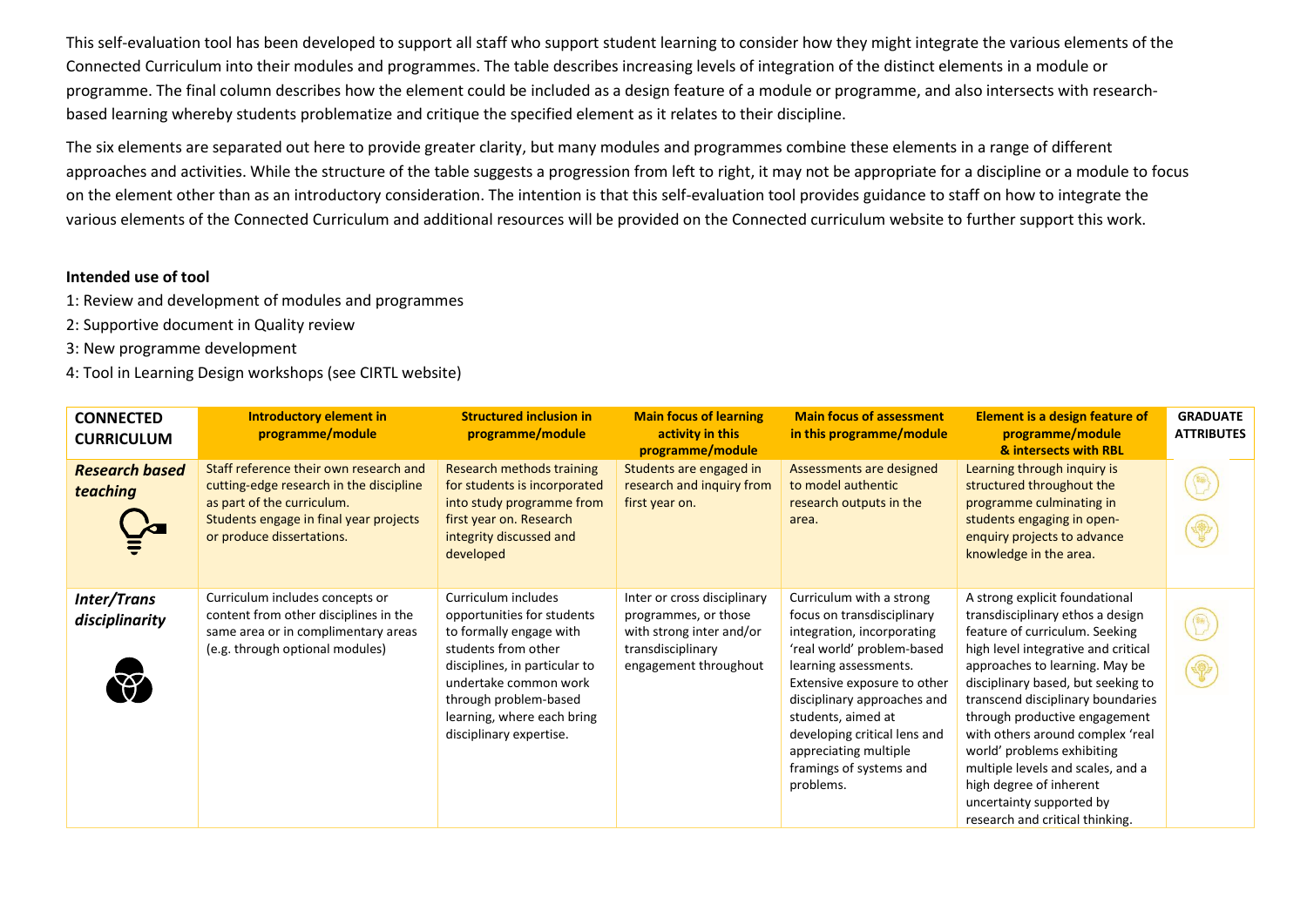| <b>Global Reach</b>   | Course offers study abroad option<br>and/or has international students<br>participating in course. Programme<br>introduces discipline in its global<br>context and highlights UCC's<br>international collaborations in that<br>field.                                                                                                                                                                                                                                                                                                                                                                                                                                                | Learning outcomes for<br>programme include<br>purposeful integration of<br>intercultural and<br>interprofessional<br>dimensions, and<br>all or some commonly used<br>international learning<br>outcomes (for example;<br>having global perspectives,<br>be able to communicate<br>across cultures, developing<br>responsible global<br>citizenship etc.                                                                   | Programme purposefully<br>integrates international<br>and intercultural<br>dimensions into the<br>formal and informal<br>curriculum for all<br>students within domestic<br>learning environments                                                                                                                                                                                                                                      | Programme assesses the<br>international learning<br>outcomes referred to in<br>column 2, allowing students<br>to critique their own<br>perspectives and national/<br>regional framing of the<br>topic.                                                                                                                                                                                     | Element is a design feature of<br>programme and intersects with<br>RBL. Programme has a global<br>dimension, for example, Climate<br>Change, Global Public Health,<br>International Public Policy etc.<br>Programme capitalises on<br>synergies with other strands of<br>Connected Curriculum, such as<br>interdisciplinarity, sustainability,<br>civic engagement and so on. | 哪 |
|-----------------------|--------------------------------------------------------------------------------------------------------------------------------------------------------------------------------------------------------------------------------------------------------------------------------------------------------------------------------------------------------------------------------------------------------------------------------------------------------------------------------------------------------------------------------------------------------------------------------------------------------------------------------------------------------------------------------------|---------------------------------------------------------------------------------------------------------------------------------------------------------------------------------------------------------------------------------------------------------------------------------------------------------------------------------------------------------------------------------------------------------------------------|---------------------------------------------------------------------------------------------------------------------------------------------------------------------------------------------------------------------------------------------------------------------------------------------------------------------------------------------------------------------------------------------------------------------------------------|--------------------------------------------------------------------------------------------------------------------------------------------------------------------------------------------------------------------------------------------------------------------------------------------------------------------------------------------------------------------------------------------|-------------------------------------------------------------------------------------------------------------------------------------------------------------------------------------------------------------------------------------------------------------------------------------------------------------------------------------------------------------------------------|---|
| <b>Employability</b>  | Employability competencies and<br>capacities are embedded in the<br>transition 'in' experience by<br>Increasing students' awareness of<br>graduate employment environments;<br>the nature of employability<br>competencies and capacities and<br>supporting students' ability to map<br>their own developing competencies,<br>and capacities to employer needs.<br>This is promoted through relating spiky<br>profile and skills audit to programme<br>learning outcomes; supporting<br>students in mapping Professional<br>Development Plans and promoting the<br>integration of employability to the<br>students' experience (e.g. summer<br>work, campus interns, UCC Works etc.) | Curriculum explicitly<br>cultivates environments<br>wherein students'<br>intentional learning capacity<br>is challenged and supported<br>so as to develop and be able<br>to represent their<br>developing employability<br>competencies and<br>capacities. Integrating<br>these with their developing<br>disciplinarian competences<br>and crucially embed these<br>within students' developing<br>values and attributes. | Student-centred<br>experiential learning<br>environments (work<br>placement, industry-<br>research, professional<br>development modules,<br>workshops,<br>presentations),<br>networking<br>opportunities, alumni<br>mentoring) that enable<br>students to become<br>aware of and connect<br>their professional and<br>personal competencies,<br>capacities and lived<br>experiences, to design<br>unique graduate<br>employment plans | Curriculum assessment is<br>designed as Assessment as<br>Learning. Assessment is a<br>means through which<br>students come to<br>understand what they<br>know, can do and who they<br>are. Students draw<br>together their lived<br>experiences inviting them<br>to become critical of the<br>professional possibilities<br>open and integral to their<br>future graduate career<br>plans. | Curriculum explicitly integrates<br>employability competencies,<br>capacities and experiences<br>through specific professional<br>development modules and/or<br>work-based learning initiatives so<br>that students develop the<br>attributes and values demanded<br>of graduates in the 21st century<br>employment environment.                                              |   |
| <b>Sustainability</b> | Includes sustainability related topics in<br>the curriculum                                                                                                                                                                                                                                                                                                                                                                                                                                                                                                                                                                                                                          | Provides insight on<br>sustainability from the<br>perspective of the discipline<br>(e.g. green media)                                                                                                                                                                                                                                                                                                                     | Uses interdisciplinary<br>approaches to address at<br>least one SDG target                                                                                                                                                                                                                                                                                                                                                            | <b>Uses institutionalised</b><br>learning outcomes (e.g.<br>critical and systemic<br>thinking, collaborative<br>decision-making) to<br>cultivate global citizenship                                                                                                                                                                                                                        | Uses community outreach and/or<br>action-oriented pedagogies for<br>transformative learning                                                                                                                                                                                                                                                                                   |   |